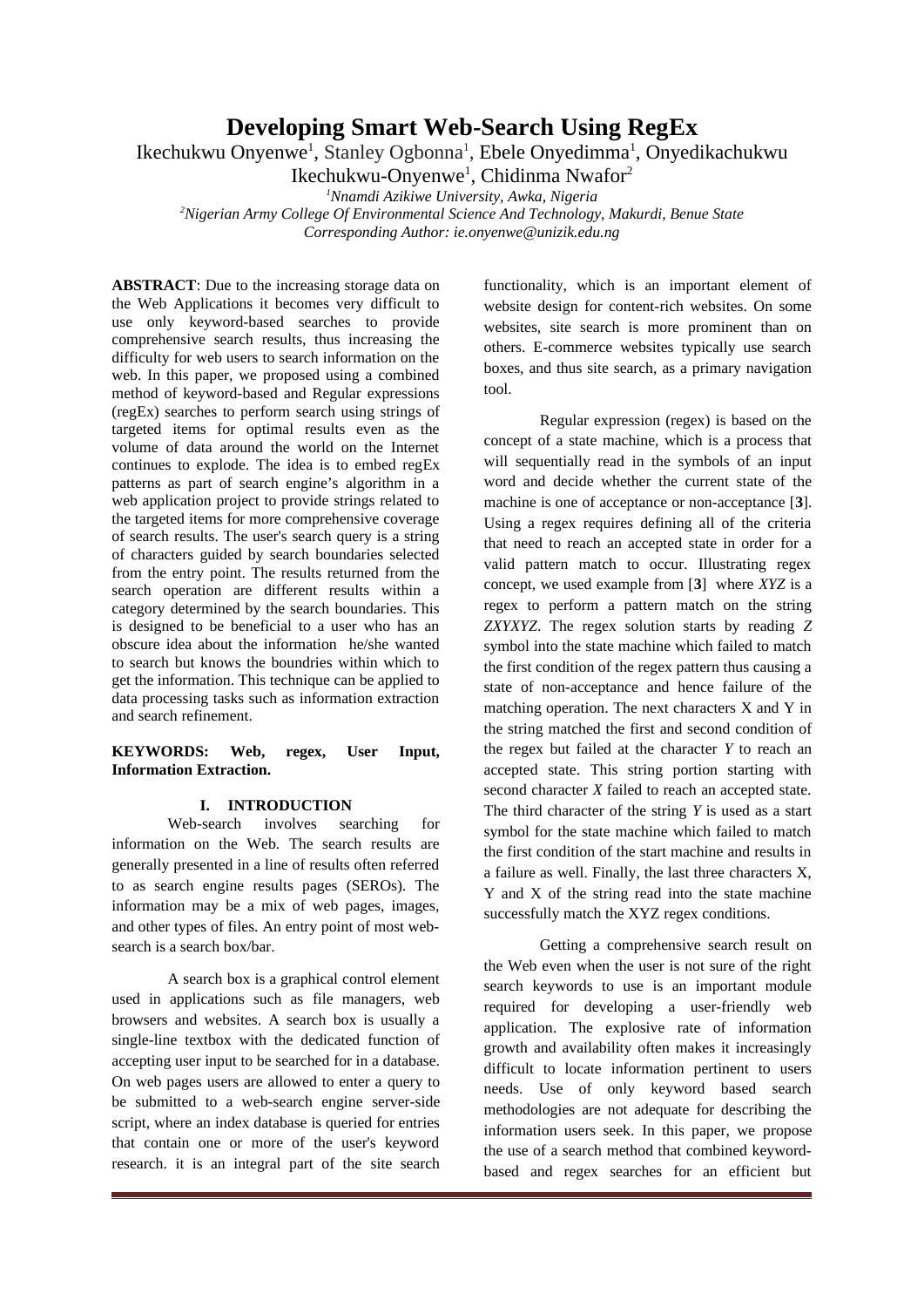comprehensive search output. We used keywords to serve as search boundaries and strings to match and filter all items pertinent to what the users seek within a confined boundary. This technique can be applied to data processing tasks such as information extraction and search refinement.

According to [**2**], The Web search engines started to take form with the use of regular expressions to search through their indexes. Regular expressions were chosen for these early search engines because of both their power and easy implementation. It is a fairly trivial task to convert search strings into regular expressions that accept only strings that have some relevance to the query. In the case of a search engine, the strings input to the regular expression would be either whole web pages or a pre-computed index of a web page that holds only the most important information from that web page. A query such as regular expression in Fig. 1 could be translated into the following regular expression, then, of course, would be the set of all characters in the character encoding used with this search engine. The results returned to the user would be the set of web pages that were accepted by this regular expression. [**4**] focused on text preprocessing of automotive advertisements domains to configure a structured database. The structured database was created by extract the information over unstructured automotive advertisements, which is an area of natural language processing. Information extraction deals with finding factual information in text using learning regular expressions. [**5**] presents the automation of a Web advertising recognition algorithm, using regular expressions. The tests were carried out in three Web browsers. As a result, the detection of advertisements in Spanish, that distract attention and that above all extract information from users was achieved. Extraction of information from the Web is a well known but unsolved and critical problem when it comes to accessing complex information systems. These problems are related to the extraction, management and reuse of the huge amount ofWeb data available. These data usually has a high heterogeneity, volatility and low quality (i.e. format and content mistakes), so it is quite hard to build reliable systems. [**1**] proposed an Evolutionary Computation approach to the problem of automatically learn software entities based on Genetic Algorithms and regular expressions. One use of regular expressions that used to be very common was in web search engines. Archie, one of the first search engines, used regular expressions exclusively to search through a database of filenames on public FTP servers. [**6**] presented a novel approach for generating string test data for string validation routines, by harnessing the Internet. The technique uses program identifiers to construct web search queries for regular expressions that validate the format of a string type (such as an email address). It then performs further web searches for strings that match the regular expressions, producing examples of test cases that are both valid and realistic. Following this, our technique mutates the regular expressions to drive the search for invalid strings, and the production of test inputs that should be rejected by the validation routine.

# $(\Sigma^*$ regular $\Sigma^*$ expression $\Sigma^*)^* \cup (\Sigma^*$ expression $\Sigma^*$ regular $\Sigma^*)^*$

Fig. 1 : Regex query. Source [**Carter**]

### **2. Experimental Tools**

The followings describe the tools we used in this paper. Basically, we used Django, Python and Regular Expression commonly known as regex. We have introduced and extensively discuss regex in the introduction section.

**Django** is a [Python](https://en.wikipedia.org/wiki/Python_(programming_language))-based free and opensource web framework that follows the model– template–views (MTV) [architectural pattern.](https://en.wikipedia.org/wiki/Architectural_pattern_(computer_science)) It is maintained by the Django Software Foundation (DSF), an American independent organization established as a non-profit. Django's primary goal is to ease the creation of complex, database-driven websites. The framework emphasizes reusability and "pluggability" of components, less code, low coupling, rapid development, and the principle of do not repeat yourself (DRY). Python is used throughout, even for settings, files, and data models. Django also provides an optional administrative create, read, update and delete interface that is generated dynamically through introspection and configured via admin models.

**Python** is an interpreted high-level general-purpose programming language. Its design philosophy emphasizes code readability with its use of significant indentation. Its language constructs as well as its object-oriented approach aim to help programmers write clear, logical code for small and large-scale projects. Python is dynamically-typed and [garbage-collected](https://en.wikipedia.org/wiki/Garbage_collection_(computer_science)). It supports multiple programming paradigms, including structured (particularly, procedural), object-oriented and functional programming. It is often described as a "batteries included" language due to its comprehensive standard library.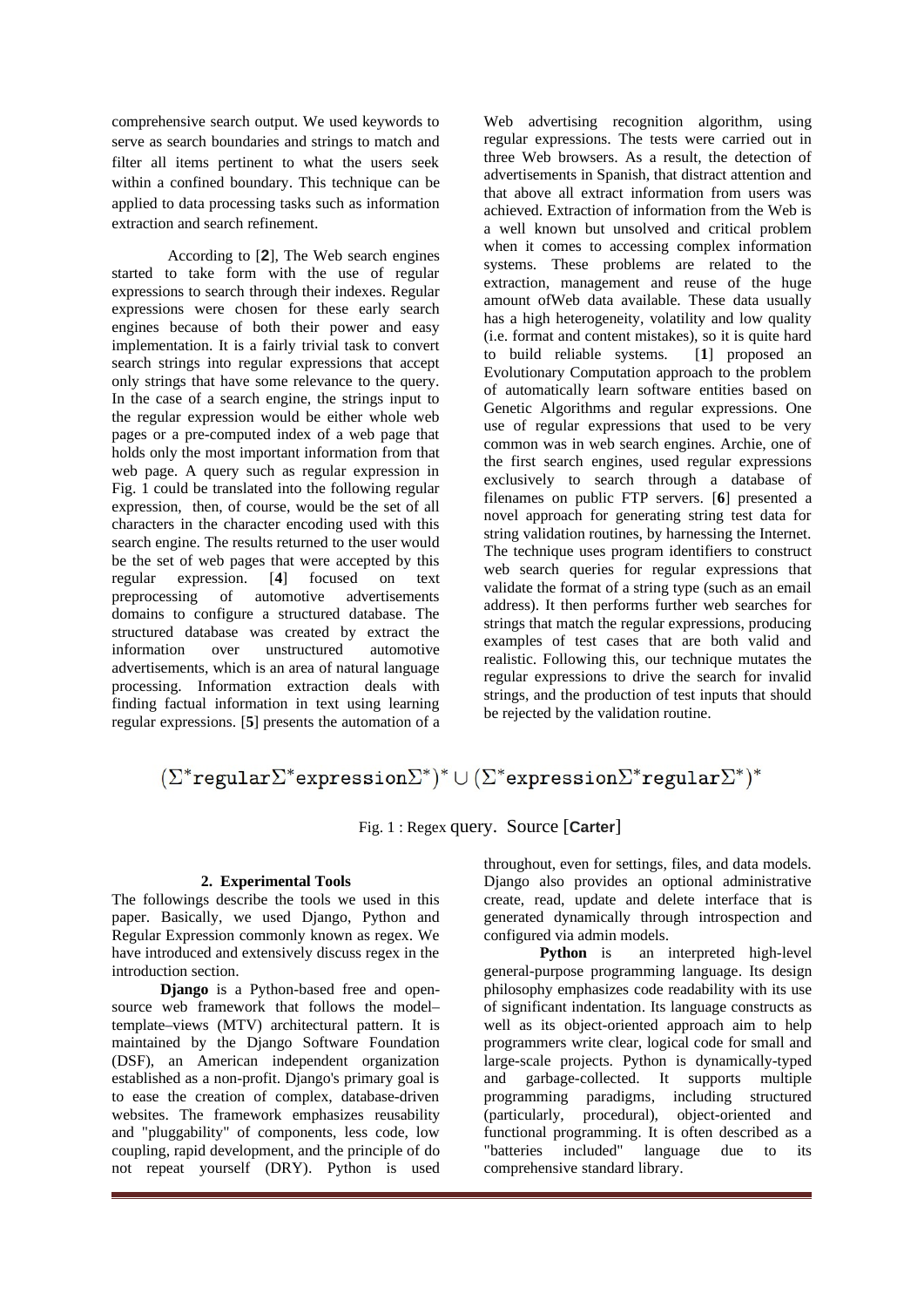|                              | 3. Results and Discussion<br>ifi**                                                                                                                                            |                                                                                                         |
|------------------------------|-------------------------------------------------------------------------------------------------------------------------------------------------------------------------------|---------------------------------------------------------------------------------------------------------|
|                              |                                                                                                                                                                               |                                                                                                         |
| Student Hostel<br>Rent<br>٠  | Anambra<br>ifi-                                                                                                                                                               | Q Search<br>+ Advanced                                                                                  |
|                              | (a)                                                                                                                                                                           |                                                                                                         |
| <b>Property Listing</b><br>疆 |                                                                                                                                                                               | <b>22 22 28</b>                                                                                         |
| Rent                         | <b>St Micheal</b><br>Uploaded on June, 16, 2021<br><b>V</b> Anambra SU Junction, if ite<br>Trusted by NAU<br>Student Hostel<br>1 Bathrooms<br>50 Rooms                        | 185,600.00 Yearly<br>Ifite:<br>Search result<br>location, a place<br>in Awka,<br>Anambra.<br>15 Parking |
|                              | <b>NAEMELUM LODGE</b><br>Uploaded on June, 16, 2021<br><b>Q</b> Anambra EZEWUZIE JUNCTION, ifite<br><b>Trusted by NAU</b><br><b>Student Hostel</b><br>1 Bathrooms<br>30 Rooms | 100,000.00 Yearly<br>7 Parking                                                                          |
| Rent                         | <b>CHUKWU LODGE</b><br>Uploaded on June, 16, 2021<br><b>9</b> Anambra EZEWUZIE JUNCTION, ifite<br><b>Trusted by NAU</b><br><b>Student Hostel</b><br>1 Bathrooms<br>40 Rooms   | 200,000.00 Yearly<br>7 Parking                                                                          |
| Rent                         | <b>Cosmula Hostel</b><br>Uploaded on June,09, 2021<br><b>9</b> Anambra 5 decking ifite                                                                                        | N 90,000.00 Yearly                                                                                      |

(b)

Fig. 2: Search box and search results using propertywithin.com.ng.

For this work, we used a property network website known as **propertywithin.com.ng** and integrate our combo search engine component in it. Propertywithin is a friendly accommodation hub (search engine) aimed to facilitate users ability to find the property most suited to their needs regardless of location and position swiftly. There are subscribed trusted agents that bring onboard

their properties for easy identification by possible occupants and create a customer-friendly atmosphere to choose property without much stress of physical sighting across Nigeria (including accommodation needs around campuses). It is an African real estate management agency that facilitates ease of identifying properties for both leasing, sales (buying), management, and securing of property' lives.